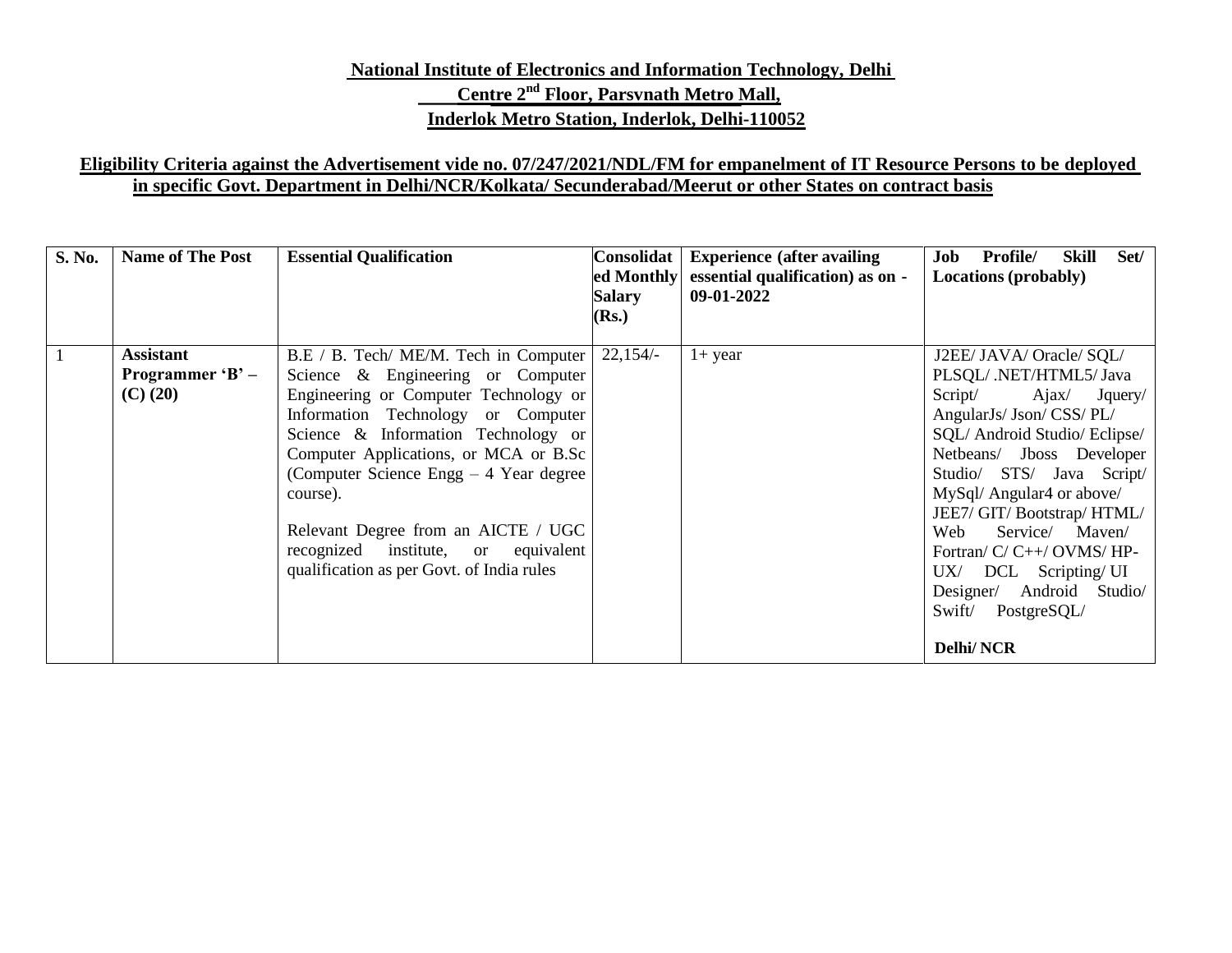| $\overline{2}$ | <b>Assistant</b><br>Programmer 'B'-<br>$KOL-C(0)$ (5) | B.E / B. Tech/ ME/M. Tech in Computer<br>Science & Engineering or Computer<br>Engineering or Computer Technology or<br>Information Technology or Computer<br>Science & Information Technology or<br>Computer Applications, or MCA or B.Sc<br>(Computer Science Engg – 4 Year degree)<br>course).<br>Relevant Degree from an AICTE / UGC<br>recognized institute, or equivalent<br>qualification as per Govt. of India rules                   | $22,154/-$ | $1+$ year | Management<br>of<br>Large<br>Network, Automated devices<br><b>NMS</b><br>Management,<br>etc. /<br>Development knowledge in<br>web application in J2ee,<br>Spring Boot, Web Services,<br>Angular, Reporting Tools etc<br>with knowledge of working in<br>Sybase/Oracle/My SQL<br>Kolkata                                                                                                                             |
|----------------|-------------------------------------------------------|-----------------------------------------------------------------------------------------------------------------------------------------------------------------------------------------------------------------------------------------------------------------------------------------------------------------------------------------------------------------------------------------------------------------------------------------------|------------|-----------|---------------------------------------------------------------------------------------------------------------------------------------------------------------------------------------------------------------------------------------------------------------------------------------------------------------------------------------------------------------------------------------------------------------------|
| $\mathfrak{Z}$ | <b>Assistant</b><br>Programmer 'B'-<br>$SEC-(C) (02)$ | B.E / B. Tech/ ME/M. Tech in Computer<br>Science & Engineering or Computer<br>Engineering or Computer Technology or<br>Information Technology or Computer<br>Science & Information Technology or<br>Computer Applications, or MCA or B.Sc<br>(Computer Science Engg $-4$ Year degree)<br>course).<br>Relevant Degree from an AICTE / UGC<br>recognized institute,<br><sub>or</sub><br>equivalent qualification as per Govt. of<br>India rules | $22,154/-$ | $1+$ year | HTML5/ J2EE/JAVA/ Java<br>Script/<br>Ajax/<br>Jquery/<br>AngularJs/ Json/ CSS<br>Secunderabad                                                                                                                                                                                                                                                                                                                       |
| $\overline{4}$ | <b>Assistant Network</b><br>Engineer 'B' $(C)$<br>(2) | B.E/ B.Tech/ME/M.Tech in Electronics or<br>Electronics & Communication, Electrical<br>& Electronics & Telecommunication.<br>Relevant Degree from a recognized<br>institute. Or equivalent qualification as per<br>Govt. of India rules.                                                                                                                                                                                                       | $22,154/-$ | $1+Years$ | IEEE 802.3u /ab (100/1000<br>$Tx/Fx$ , IEEE802.3z<br>Base<br>(1000Base SX/LX), IEE 802.1<br>a/b/g, Wi-Fi based LANs/IP<br>protocols,<br>RIP/<br>routing<br>OSPE/BGP/IPSec/SSL based<br>network security devices/VPN/<br>Perimeter Network security<br>devices viz. Firewall/ IPS/<br>UTM/ SNMP based Network<br>Management<br>System/Wide<br>area networks, E1/ E3/<br>Channelized E1/STM1/MPLS<br><b>Delhi/NCR</b> |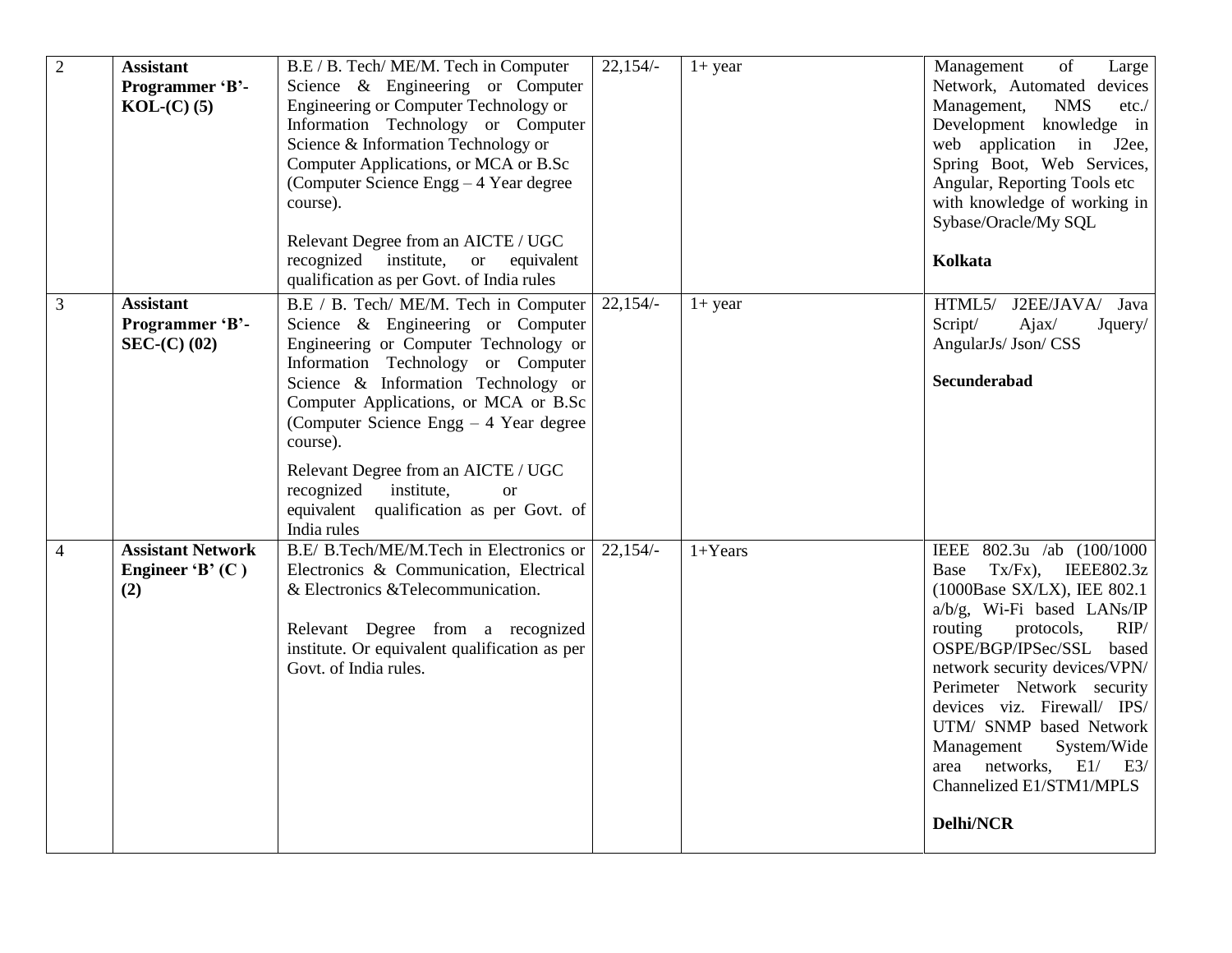| 5 | <b>Sr. Programmer-</b><br>$(C)$ (65)  | B.E / B. Tech/ ME/M. Tech in Computer<br>Science & Engineering or Computer<br>Engineering or Computer Technology or<br>Information Technology or Computer<br>Science & Information Technology or<br>Computer Applications, or MCA or B.Sc<br>(Computer Science Engg – 4 Year degree)<br>course).<br>Relevant Degree from an AICTE / UGC<br>recognized institute, or equivalent<br>qualification as per Govt. of India rules | $40,810/-$ | $3+$ years | JAVA/ JSP/ Servlet/ Java<br>Beans/AJAX/ XML/JDBC and<br>exposure to IDEs like Rational<br>Application<br>Developer,<br>HTML, CSS/ ORACLE/ PL/<br>SQL/PostgreSQL/JAVA Script<br>/Jquery/JPA/Struts / Angular<br>js/Json/Angular 4 or above<br>Jboss/WebSphere/ Weblogic<br>Application/Server/Spring/HT<br>ML5/UI Designer/Android<br>Studio/STS/HIBERNATE/jqu<br>ery/JEE7,GIT, Bootstrap,web<br>sevice, Maven, ,Fortran, C,<br>C++, OVMS, HP-UX, DCL,<br>Scripting, System Admn, J2EE<br>Sr. Developer, spring Boot/<br>Eclipse/<br>Netbeans/<br>jboss<br>developer /Studio/ STS/ .NET/<br>Android/ webSphere/ DBA /<br>Red HAT LINUX/ GIS/<br>Geoinformatics/<br>Remote<br>Sensing/<br>Carptography/<br>ArcGIS/ QGIS/ Geoserver/ |
|---|---------------------------------------|-----------------------------------------------------------------------------------------------------------------------------------------------------------------------------------------------------------------------------------------------------------------------------------------------------------------------------------------------------------------------------------------------------------------------------|------------|------------|-----------------------------------------------------------------------------------------------------------------------------------------------------------------------------------------------------------------------------------------------------------------------------------------------------------------------------------------------------------------------------------------------------------------------------------------------------------------------------------------------------------------------------------------------------------------------------------------------------------------------------------------------------------------------------------------------------------------------------------|
|   |                                       |                                                                                                                                                                                                                                                                                                                                                                                                                             |            |            | Openlayers/<br>Python<br>with<br>Django framework/ Swift/ UI<br>Designer, Core Java and SQL,<br>Technical Writing, Project<br>Management Tool/ Front end<br>Servlet/J2EE(<br>technologies<br>Advance Java) SQL in Oracle<br>11g, 12c/ SQL Developer,<br>J2EE Spring framework/ with<br>Hibernate<br>knowledge<br>of<br>GIR,<br>Javascript<br>jee7,<br>Sebservices, MAVEN, Jquery<br><b>Delhi/NCR</b>                                                                                                                                                                                                                                                                                                                              |
| 6 | <b>Sr. Programmer-</b><br>$KOL-C(03)$ | B.E / B. Tech/ME/M. Tech in Computer<br>Science & Engineering or Computer                                                                                                                                                                                                                                                                                                                                                   | $40,810/-$ | $3+ years$ | BE, BTech, MCA etc with<br>software development                                                                                                                                                                                                                                                                                                                                                                                                                                                                                                                                                                                                                                                                                   |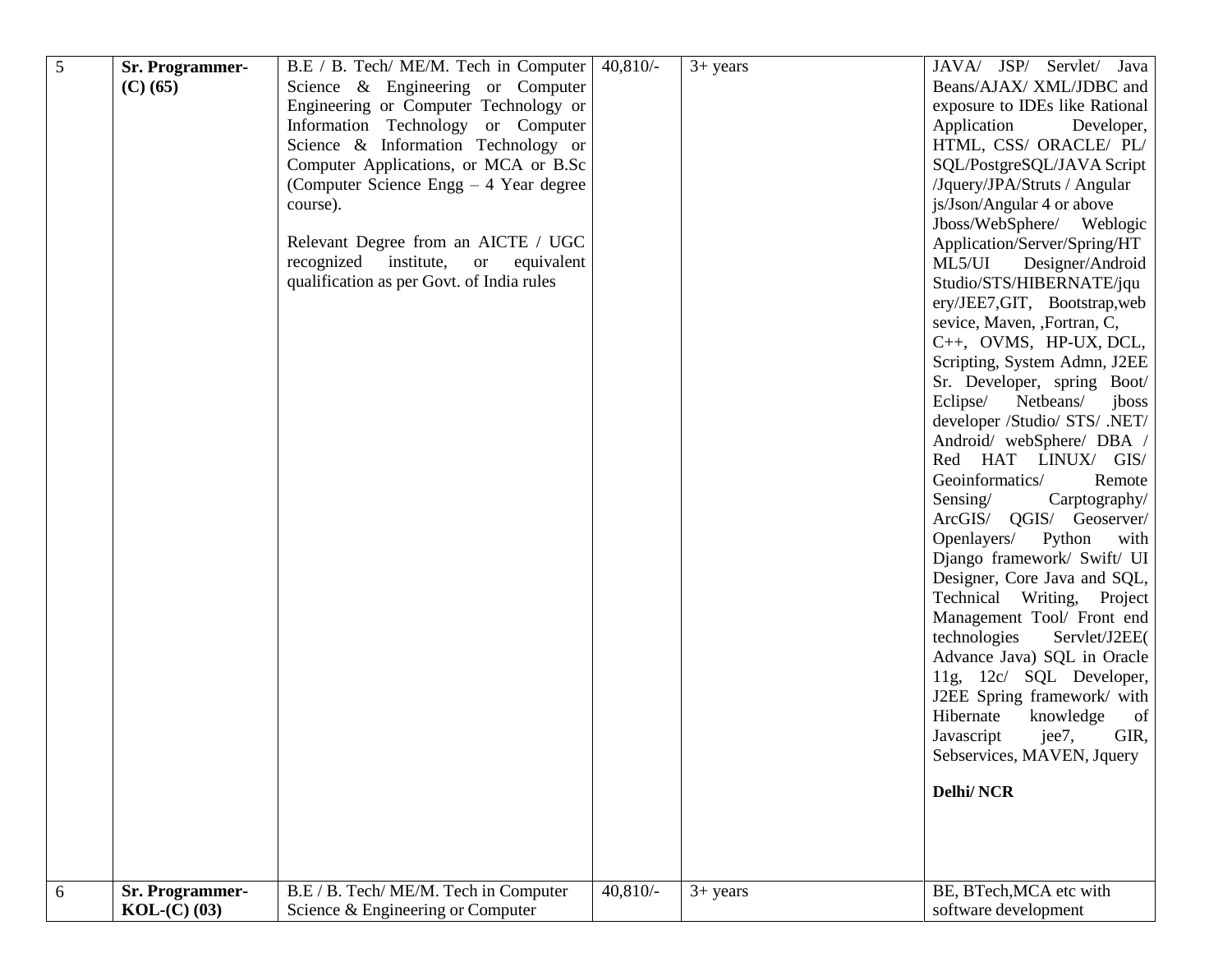|                |                                          | Engineering or Computer Technology or<br>Information Technology or Computer<br>Science & Information Technology or<br>Computer Applications, or MCA or B.Sc<br>(Computer Science Engg – 4 Year degree<br>course).<br>Relevant Degree from an AICTE / UGC<br>recognized institute, or equivalent<br>qualification as per Govt. of India rules                                                                                              |            |             | experience in Web application<br>in J2ee, Spring Boot, Web<br>Services etc with experience of<br>working in Oracle/My SQL.<br>BE/BTech in CS/ECE with<br>experience in Fare Collection<br>Devices application in<br>java/C++, Device driver<br>,testing with knowledge in<br>digital circuit etc. BE, B. Tech,<br>MCA with software<br>development experience in<br>Web application using J2ee or<br><b>Experience mobile Application</b><br>using android / IOS etc with a<br>knowledge of RDBMS.<br>Kolkata |
|----------------|------------------------------------------|-------------------------------------------------------------------------------------------------------------------------------------------------------------------------------------------------------------------------------------------------------------------------------------------------------------------------------------------------------------------------------------------------------------------------------------------|------------|-------------|---------------------------------------------------------------------------------------------------------------------------------------------------------------------------------------------------------------------------------------------------------------------------------------------------------------------------------------------------------------------------------------------------------------------------------------------------------------------------------------------------------------|
| $\overline{7}$ | Programmer<br>$-(C)$ (01)                | B.E / B. Tech/ ME/M. Tech in Computer<br>Science & Engineering or Computer<br>Engineering or Computer Technology or<br>Information Technology or Computer<br>Science & Information Technology or<br>Computer Applications or MCA or B.Sc<br>(Computer Science Engg – 4 Year degree<br>course).<br>Relevant Degree from an AICTE / UGC<br>institute,<br>recognized<br>equivalent<br><b>or</b><br>qualification as per Govt. of India rules | 34980/-    | $2 + years$ | DBA/ ORACLE/ RED HAT/<br>Linux/ J2EE/ JAVA<br><b>Delhi/NCR</b>                                                                                                                                                                                                                                                                                                                                                                                                                                                |
| 8              | <b>Network</b><br>Specialists(C)<br>(02) | B.E / B. Tech/ ME/M. Tech in Electronics<br>or Electronics & Communication,<br>Electrical & Electronics &<br>Telecommunication.<br>Relevant Degree from an AICTE / UGC<br>recognized institute, or equivalent<br>qualification as per Govt. of India rules                                                                                                                                                                                | $40,810/-$ | $3+$ years  | IEEE 802.3u/ab (100/1000 Base<br>Tx/Fx), IEEE802.3z<br>(1000BaseSX/LX), IEEE 802.1<br>a/b/g, Wi-Fi based LANs/IP<br>routing protocols, RIP/OSPF/<br>BGP/IPSec/SSL based network<br>security devices/ VPN/ Perimeter<br>Network security devices viz.<br>Firewall /IPS /UTM/SNMP<br>based Network Management<br>System/Wide area networks, E1/<br>E3/ Channelized E1/ STM1/<br><b>MPLS</b><br><b>Delhi/NCR</b>                                                                                                 |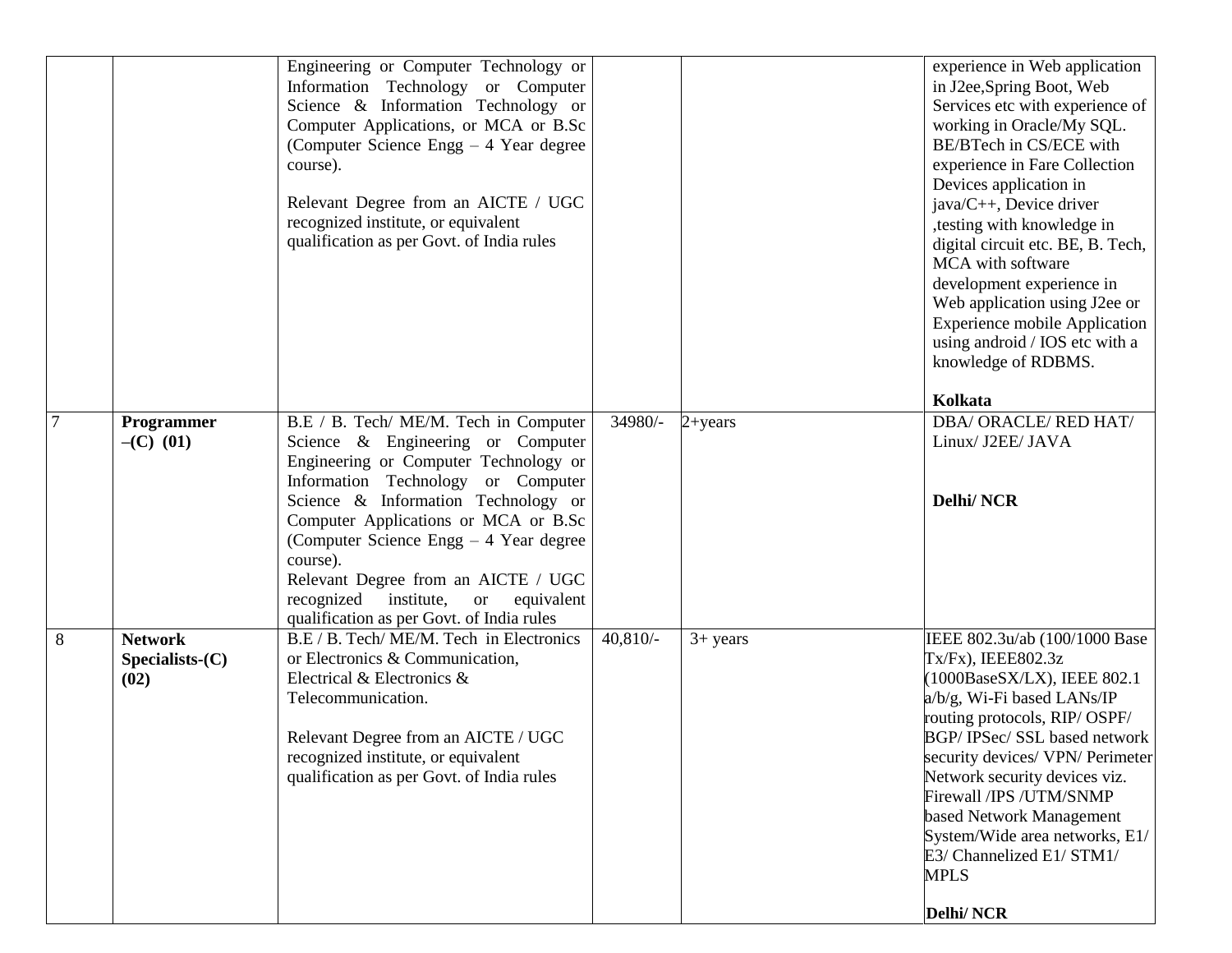| 9  | <b>Network</b>         | B.E / B. Tech/ ME/M. Tech in Electronics  | $40,810/-$ | $3+$ years | IEEE 802.3u/ab (100/1000 Base      |
|----|------------------------|-------------------------------------------|------------|------------|------------------------------------|
|    | Specialists-           | or Electronics & Communication,           |            |            | $Tx/Fx$ , IEEE802.3z               |
|    | $KOL-C$ (02)           | Electrical & Electronics &                |            |            | $(1000BaseSX/LX)$ , IEEE 802.1     |
|    |                        | Telecommunication.                        |            |            | a/b/g, Wi-Fi based LANs/IP         |
|    |                        |                                           |            |            | routing protocols, RIP/OSPF/       |
|    |                        | Relevant Degree from an AICTE / UGC       |            |            | BGP/IPSec/SSL based network        |
|    |                        | recognized institute, or equivalent       |            |            | security devices/ VPN/ Perimeter   |
|    |                        | qualification as per Govt. of India rules |            |            | Network security devices viz.      |
|    |                        |                                           |            |            | Firewall /IPS /UTM/SNMP            |
|    |                        |                                           |            |            | based Network Management           |
|    |                        |                                           |            |            | System/Wide area networks, E1/     |
|    |                        |                                           |            |            | E3/ Channelized E1/ STM1/          |
|    |                        |                                           |            |            | <b>MPLS MPLSETC.</b>               |
|    |                        |                                           |            |            |                                    |
|    |                        |                                           |            |            | Knowledge<br>of<br>devices         |
|    |                        |                                           |            |            | engaged in<br>Fare<br>Automatic    |
|    |                        |                                           |            |            | Collection<br>like<br>Systems      |
|    |                        |                                           |            |            | Automatic<br>Gates,                |
|    |                        |                                           |            |            | Ticket Vending Machines etc        |
|    |                        |                                           |            |            | would be preferred.                |
|    |                        |                                           |            |            | Kolkata                            |
| 10 | <b>System Analyst-</b> | B.E / B. Tech/ ME/M. Tech in Computer     | $52,470/-$ | $5+$ years | Eclipse/<br>Netbeans/<br>Jboss     |
|    | $(C)$ (12)             | Science & Engineering or Computer         |            |            | STS/<br>Developer<br>Studio/       |
|    |                        | Engineering or Computer Technology or     |            |            | HTML5/ J2EE/ JAVA/                 |
|    |                        | Information Technology or Computer        |            |            | Hibernate/ Jquery/ JavaScript/     |
|    |                        | Science & Information Technology or       |            |            | Ajax/ Jquery/ AngularJs/ Json/     |
|    |                        | Computer Applications, or MCA or B.Sc     |            |            | $J$ boss $/$<br>CSS/<br>WebSphere/ |
|    |                        | (Computer Science Engg – 4 Year degree)   |            |            | WebLogic Application Server/       |
|    |                        | course).                                  |            |            | PMP Certification/ SPRING          |
|    |                        |                                           |            |            | MVC/Solution<br>Architect/         |
|    |                        | Relevant Degree from an AICTE / UGC       |            |            | Spring/ Spring Boot/ PL/ SQL/      |
|    |                        | recognized institute, or equivalent       |            |            | <b>Struts/ORACLE</b>               |
|    |                        | qualification as per Govt. of India rules |            |            |                                    |
|    |                        |                                           |            |            | <b>Delhi/NCR</b>                   |
|    |                        |                                           |            |            |                                    |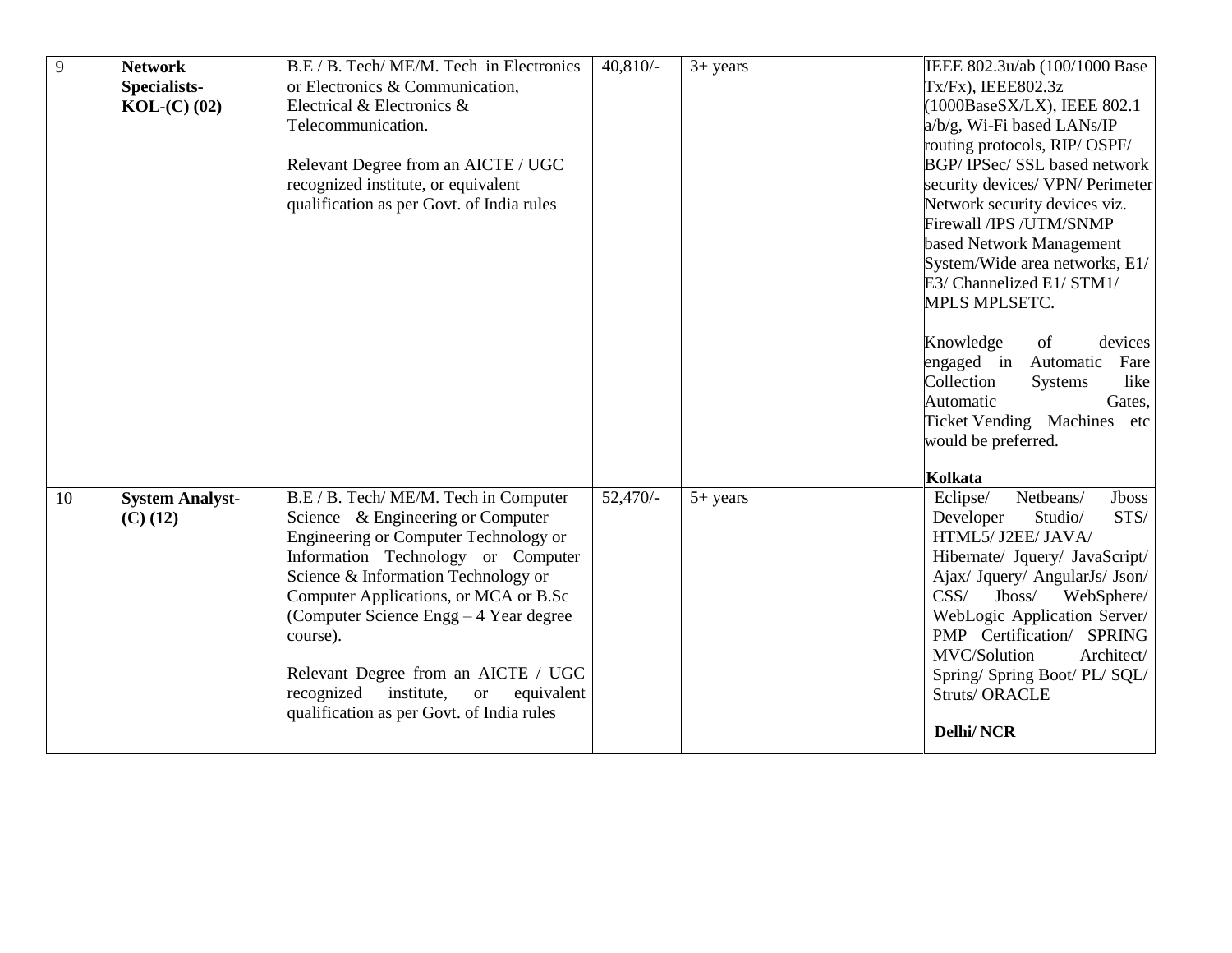| 11 | Programmer<br>Assistant 'A'-<br>$(P)$ $(2)$ | Bachelor's<br>Degree<br>in<br>Computer<br>Science/Computer<br>Applications/<br>IT/Electronics & communication<br>Or<br>Bachelor's degree in Science, Mathematics,<br>Statistics,<br>Economics,<br>Commerce,<br>Operations Research with one<br>year 'A' level of DOEACC/ PGDCA.<br>Relevant Degree from an AICTE / UGC<br>recognized institute, or equivalent<br>qualification as per Govt. of India rules                                        | $21,420/-$                            | Nil                                                                                                                                                                                                                                                                                                                     | Development<br>and<br>Management of<br>software<br>system and Security aspect of<br>application.<br><b>Meerut</b> |
|----|---------------------------------------------|---------------------------------------------------------------------------------------------------------------------------------------------------------------------------------------------------------------------------------------------------------------------------------------------------------------------------------------------------------------------------------------------------------------------------------------------------|---------------------------------------|-------------------------------------------------------------------------------------------------------------------------------------------------------------------------------------------------------------------------------------------------------------------------------------------------------------------------|-------------------------------------------------------------------------------------------------------------------|
| 12 | Sr. Consultant-<br>CE(5)                    | Bachelor's Degree in Technology or<br>Engineering or equivalent in the field of<br>Science<br>Information<br>Computer<br>Technology / Cyber Security / Electronics<br>and Communications with atleast 60%<br>marks in aggregate.<br><b>OR</b><br>M.Tech. in the field of Computer Science /<br>Information Technology / Cyber Security /<br>Electronics and Communications / MCA<br>Degree, with at least 60% marks in<br>aggregate               | Rs.<br>$90,000/$ - to<br>$1,25,000/-$ | Minimum 10 years experience in Age Limit: upto 40 years<br>the required domain field in areas<br>of Cyber Security as per detailed<br>responsibilities and tasks defined<br>in para-2 (below)<br>Desirable:<br>Any certificate related to Cyber<br>CEH/CISSP/CISA/<br>security:<br>OSCP or Diploma in Cyber<br>security | <b>For: Delhi/NCR</b>                                                                                             |
| 13 | Consultant-<br>CE(5)                        | Bachelor's Degree in Technology or<br>Engineering or equivalent in the field of<br>Computer<br>Science<br>Information<br>$\sqrt{2}$<br>Technology / Cyber Security / Electronics<br>and Communications with atleast 60%<br>marks in aggregate.<br><b>OR</b><br>M.Tech. in the field of Computer Science /<br>Information Technology / Cyber Security /<br>Electronics and Communications / MCA<br>Degree, with at least 60% marks in<br>aggregate | $60,000/$ - to<br>$90,000/-$          | Minimum 5 years experience in Age Limit: upto 40 years<br>the required domain field in areas<br>of Cyber Security as per detailed<br>responsibilities and tasks defined<br>in para-2 (below)<br>Desirable:<br>Any certificate related to Cyber<br>CEH/CISSP/CISA/<br>security:<br>OSCP or Diploma in Cyber<br>security  | <b>For: Delhi/NCR</b>                                                                                             |

**Note: The number of vacancies are tentative and can vary at any point of time as per office requirement.**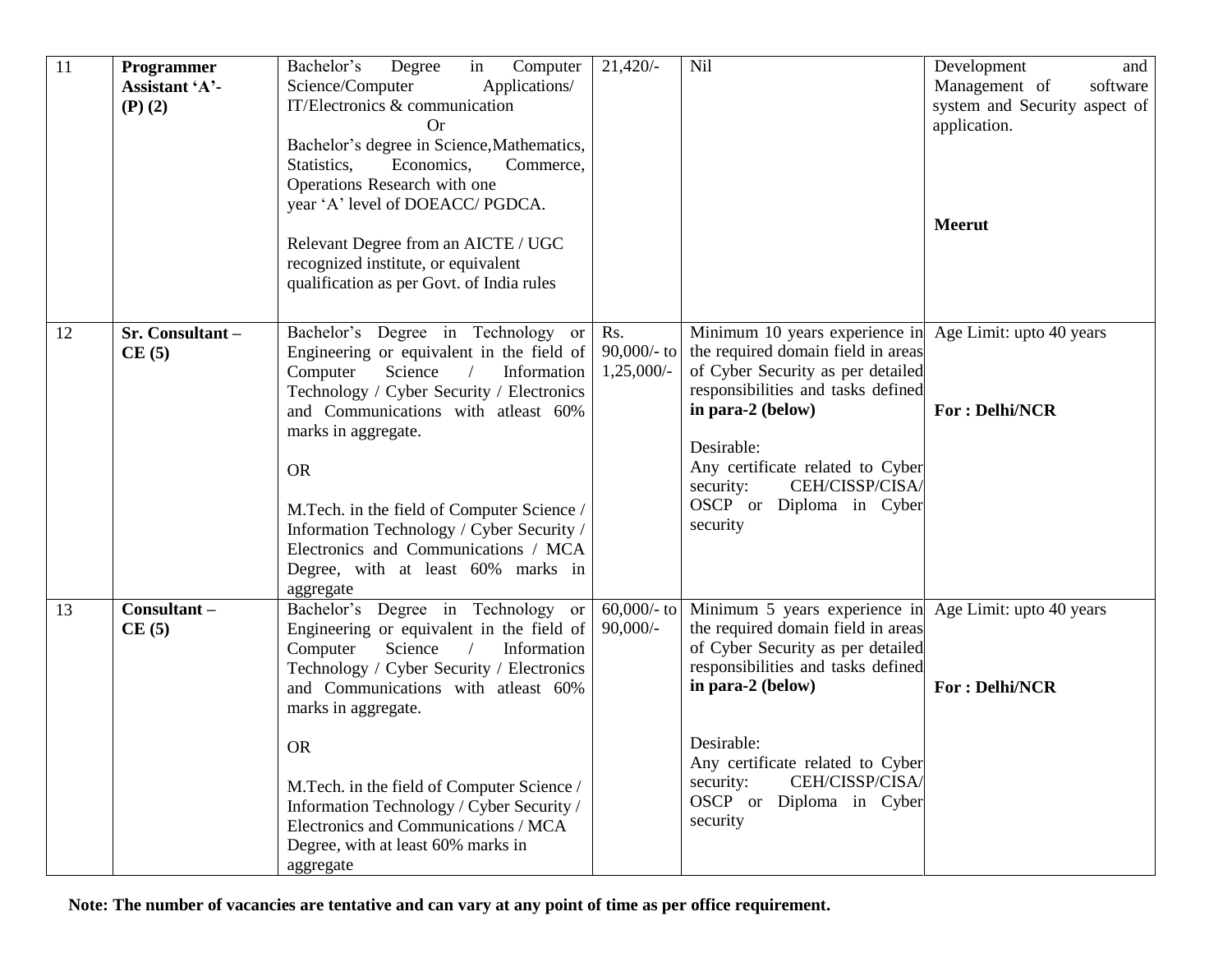#### **Para 2- Detailed Responsibilities and Tasks**

#### **1. Sr. Consultant (CE)**

#### **(a) Senior Analyst**

- Acting as resource persons for handling critical incidents and performing analytical tasks in the area of malware/artifact analysis, cyber forensics, threat hunting, breach investigation, operationalization of decoy systems, log analysis, correlation of incidents, analytics
- Data Scientists including operationalization of big data analytics
- Identification of new scientific techniques in incident analysis
- Tracking cyber threats, vulnerabilities reported in various systems/platforms/devices and preparation of vulnerabilities notes and advisories for publishing on website of CERT-In
- Tracking of malware threats and preparation of virus alerts for publishing on website of CERT-In
- Tracking of emerging threats, wider exploitation of vulnerabilities and new cyber-attacks and preparation of current activity for publishing on website of CERT-In
- Finding new vulnerabilities in s/w widely used in constituency, Coordination for vulnerability remediation with stakeholders
- Analysis and taking actions of reported vulnerabilities in systems/websites/networks and processes of organisations in various sectors
- Exploit writing and testing, finding and evaluating new tools/solutions in open source for using and commercial domain for procurement, creating testbeds
- Coordination for tracking of incidents such as website intrusions/defacements, Spam, vulnerable and open services such as open DNS, open NTP, exposed databases etc and coordinating incident response with shift teams
- Scientific ways of log analysis, attacker attribution, trends in IP masquerading (proxy, vpn etc.) , Review of analysis reports, preparing trends reports
- Preparation of guidelines and best practices to prevent recurrence of incidents and enhancing security posture of organisations in various sectors
- To make repository of publicly released incident information in specific sectors such as finance, telecom, power, transport, defence etc for keeping abreast of the current threats and achieve readiness to study and implement early responses
- Collection and analysis of relevant information, reports and data and maintain to help respond to inquiries received from stakeholders and to assist with reviews of documentation such as security architecture designs and security operation procedures
- Providing training to constituency on various areas of cyber security
- Participating in International cyber drills
- Conducting cyber drills/exercises at national level, sectoral /state level and organization level
- Handling of activities related to bilateral / multilateral agreements (MoUs) on cooperation in the area of cyber security and other coordination related tasks.

## **(b) Cyber security audit and VAPT**

- Web Application and mobile application auditing (including Android, and iOS) vulnerability assessments, Compliance audits, Code Reviews
- Source Code Security Audit; inspect the source code for security weaknesses.
- Remote Vulnerability assessment and Security Testing of Web applications.
- Static Source code Vulnerability Audit and Security Testing of websites code.
- Review of authentication, authorization, session and communication mechanisms
- Research and Development of solution to mitigate Application level attacks.
- Review of third-party libraries
- Security validation of cryptographic functions and routines
- Evaluation of tools/solutions for Vulnerability Assessment and Penetration Testing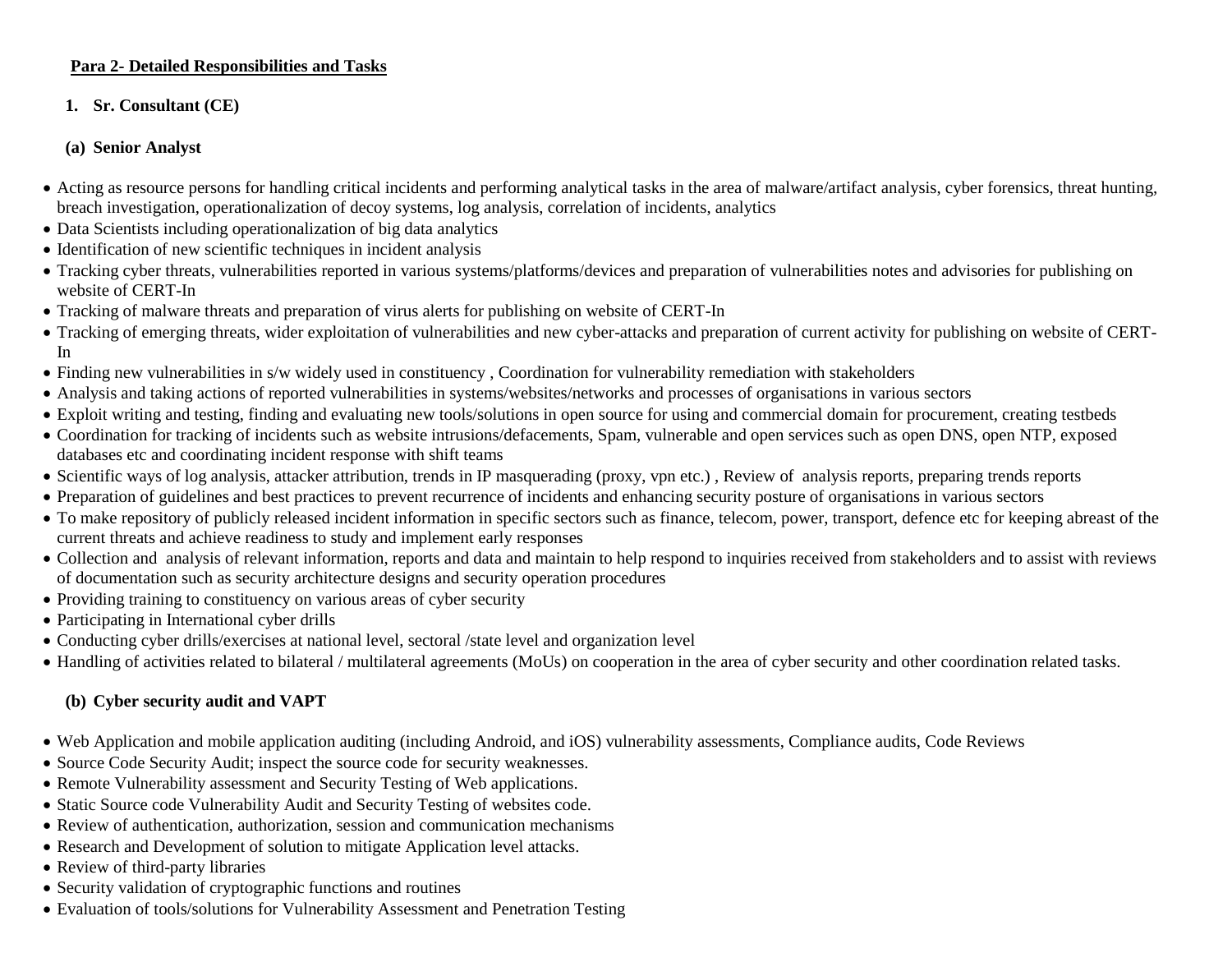#### **(c) Analyst /developer/auditor (expert areas)**

- Tracking of cyber threat and vulnerabilities and analysis
- Vulnerability analysis, Support for Exploit testing, writing scripts, Advisory preparation
- Preparation of guidelines, case studies and white papers
- Providing assistance to senior analysists for tracking of incidents such as website intrusions/defacements, Spam, vulnerable and open services such as open DNS, open NTP, exposed databases etc and coordinating incident response with shift teams
- Determination of operational and implementation feasibility by evaluating problem definition, requirement analysis, solution design development of the proposed solutions.
- Preparation of specifications, designs, flowcharts, layouts, diagrams of the required application/software.
- Preparation and installation of solutions by determining and designing system specifications, standards, and programming.
- Providing information by collecting, analyzing, and summarizing development and service issues.
- Providing expert guidance to external/internal developers/programmers
- Improving overall development efforts by conducting systems analysis, recommending changes in policies and procedures, recommending platforms and products, testing and approving products.
- Development of scripts/programs according to the specific requirement different internal teams such as Operations/malware analysis/ Infrastructure management
- Leading teams for development of Scripts for aiding in Malware analysis and forensics.
- Web application and mobile application auditing
- Source code review
- Evaluation of tools/solutions for VAPT
- ISMS audits
- Auditing of Industrial Control Systems

## **2. Consultant (CE)**

## **(a) Cyber security audit and VAPT**

- Web Application and mobile application auditing (including Android, and iOS) vulnerability assessments, Compliance audits, Code Reviews
- Source Code Security Audit; inspect the source code for security weaknesses.
- Remote Vulnerability assessment and Security Testing of Web applications.
- Static Source code Vulnerability Audit and Security Testing of websites code.
- Review of authentication, authorization, session and communication mechanisms
- Research and Development of solution to mitigate Application level attacks.
- Review of third-party libraries
- Security validation of cryptographic functions and routines
- Evaluation of tools/solutions for Vulnerability Assessment and Penetration Testing

## **(b) Analyst /developer/auditor (expert areas)**

• Tracking of cyber threat and vulnerabilities and analysis